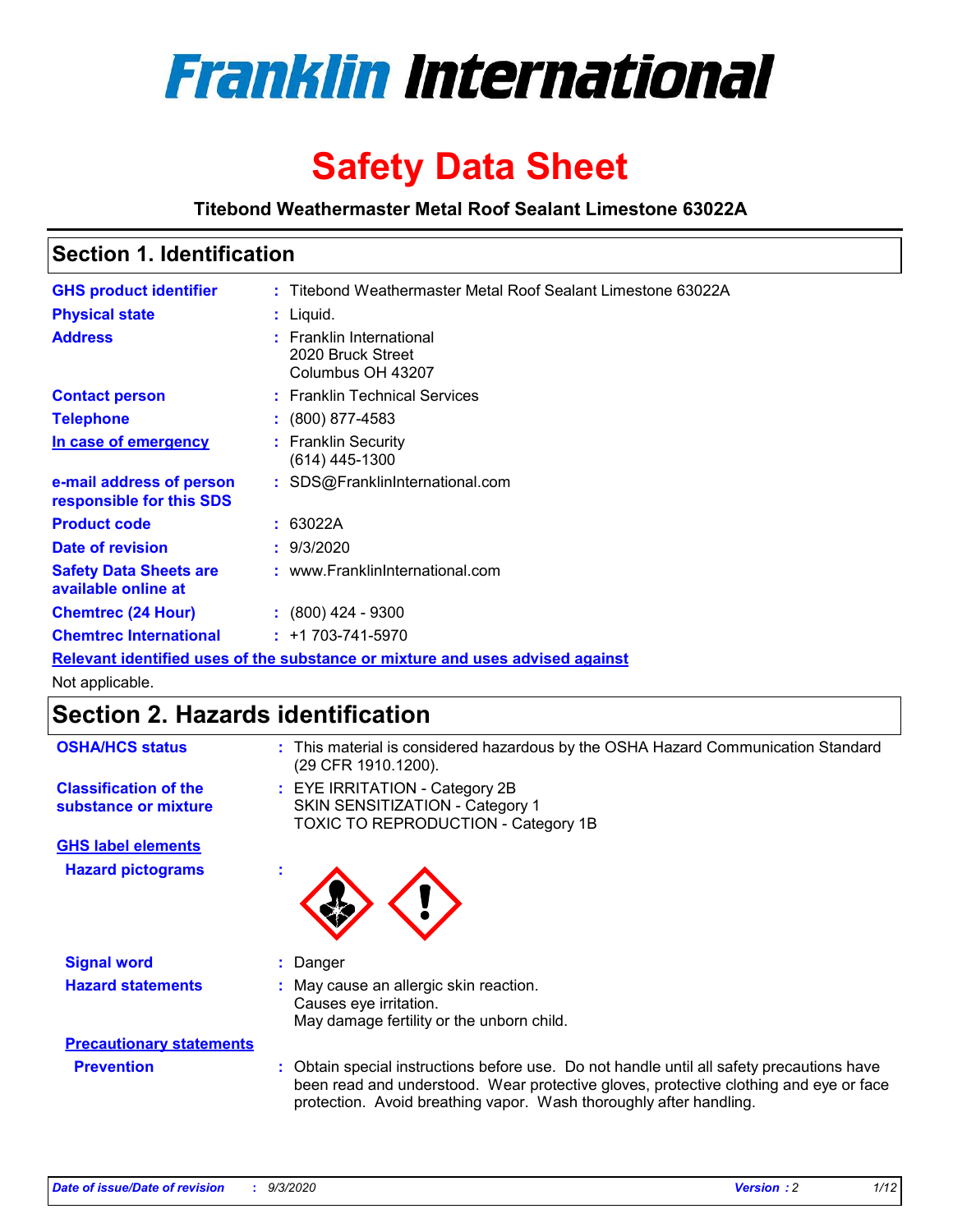### **Section 2. Hazards identification**

| <b>Response</b>                            | : IF exposed or concerned: Get medical advice or attention. Wash contaminated clothing<br>before reuse. IF ON SKIN: Wash with plenty of water. IF IN EYES: Rinse cautiously<br>with water for several minutes. Remove contact lenses, if present and easy to do.<br>Continue rinsing. If eye irritation persists: Get medical advice or attention. |
|--------------------------------------------|----------------------------------------------------------------------------------------------------------------------------------------------------------------------------------------------------------------------------------------------------------------------------------------------------------------------------------------------------|
| <b>Storage</b>                             | : Store locked up.                                                                                                                                                                                                                                                                                                                                 |
| <b>Disposal</b>                            | : Dispose of contents and container in accordance with all local, regional, national and<br>international regulations.                                                                                                                                                                                                                             |
| <b>Hazards not otherwise</b><br>classified | : Product generates methanol during cure.                                                                                                                                                                                                                                                                                                          |

# **Section 3. Composition/information on ingredients**

| <b>Substance/mixture</b> | : Mixture |
|--------------------------|-----------|
|                          |           |

| Ingredient name              | $\mathbf{0}$<br>70 | <b>CAS number</b> |
|------------------------------|--------------------|-------------------|
| 3-aminopropyltriethoxysilane | צ≥                 | 919-30-2          |
| Dibutyltin dilaurate         | ≤0.3               | 77-58-7           |

Any concentration shown as a range is to protect confidentiality or is due to batch variation.

**There are no additional ingredients present which, within the current knowledge of the supplier and in the concentrations applicable, are classified as hazardous to health or the environment and hence require reporting in this section.**

**Occupational exposure limits, if available, are listed in Section 8.**

## **Section 4. First aid measures**

| <b>Description of necessary first aid measures</b> |                                                                                                                                                                                                                                                                                                                                                                                                                                                                                                                                                                                                                                                                                                                                                                           |
|----------------------------------------------------|---------------------------------------------------------------------------------------------------------------------------------------------------------------------------------------------------------------------------------------------------------------------------------------------------------------------------------------------------------------------------------------------------------------------------------------------------------------------------------------------------------------------------------------------------------------------------------------------------------------------------------------------------------------------------------------------------------------------------------------------------------------------------|
| <b>Eye contact</b>                                 | : Immediately flush eyes with plenty of water, occasionally lifting the upper and lower<br>eyelids. Check for and remove any contact lenses. Continue to rinse for at least 10<br>minutes. If irritation persists, get medical attention.                                                                                                                                                                                                                                                                                                                                                                                                                                                                                                                                 |
| <b>Inhalation</b>                                  | : Remove victim to fresh air and keep at rest in a position comfortable for breathing. If<br>not breathing, if breathing is irregular or if respiratory arrest occurs, provide artificial<br>respiration or oxygen by trained personnel. It may be dangerous to the person providing<br>aid to give mouth-to-mouth resuscitation. Get medical attention. If unconscious, place<br>in recovery position and get medical attention immediately. Maintain an open airway.<br>Loosen tight clothing such as a collar, tie, belt or waistband. In case of inhalation of<br>decomposition products in a fire, symptoms may be delayed. The exposed person may<br>need to be kept under medical surveillance for 48 hours.                                                       |
| <b>Skin contact</b>                                | : Wash with plenty of soap and water. Remove contaminated clothing and shoes. Wash<br>contaminated clothing thoroughly with water before removing it, or wear gloves.<br>Continue to rinse for at least 10 minutes. Get medical attention. In the event of any<br>complaints or symptoms, avoid further exposure. Wash clothing before reuse. Clean<br>shoes thoroughly before reuse.                                                                                                                                                                                                                                                                                                                                                                                     |
| <b>Ingestion</b>                                   | : Wash out mouth with water. Remove dentures if any. Remove victim to fresh air and<br>keep at rest in a position comfortable for breathing. If material has been swallowed and<br>the exposed person is conscious, give small quantities of water to drink. Stop if the<br>exposed person feels sick as vomiting may be dangerous. Do not induce vomiting<br>unless directed to do so by medical personnel. If vomiting occurs, the head should be<br>kept low so that vomit does not enter the lungs. Get medical attention. Never give<br>anything by mouth to an unconscious person. If unconscious, place in recovery position<br>and get medical attention immediately. Maintain an open airway. Loosen tight clothing<br>such as a collar, tie, belt or waistband. |
| Most important symptoms/effects, acute and delayed |                                                                                                                                                                                                                                                                                                                                                                                                                                                                                                                                                                                                                                                                                                                                                                           |
| <b>Potential acute health effects</b>              |                                                                                                                                                                                                                                                                                                                                                                                                                                                                                                                                                                                                                                                                                                                                                                           |
| <b>Eye contact</b>                                 | : May cause eye irritation.                                                                                                                                                                                                                                                                                                                                                                                                                                                                                                                                                                                                                                                                                                                                               |
| <b>Inhalation</b>                                  | : No known significant effects or critical hazards.                                                                                                                                                                                                                                                                                                                                                                                                                                                                                                                                                                                                                                                                                                                       |
|                                                    |                                                                                                                                                                                                                                                                                                                                                                                                                                                                                                                                                                                                                                                                                                                                                                           |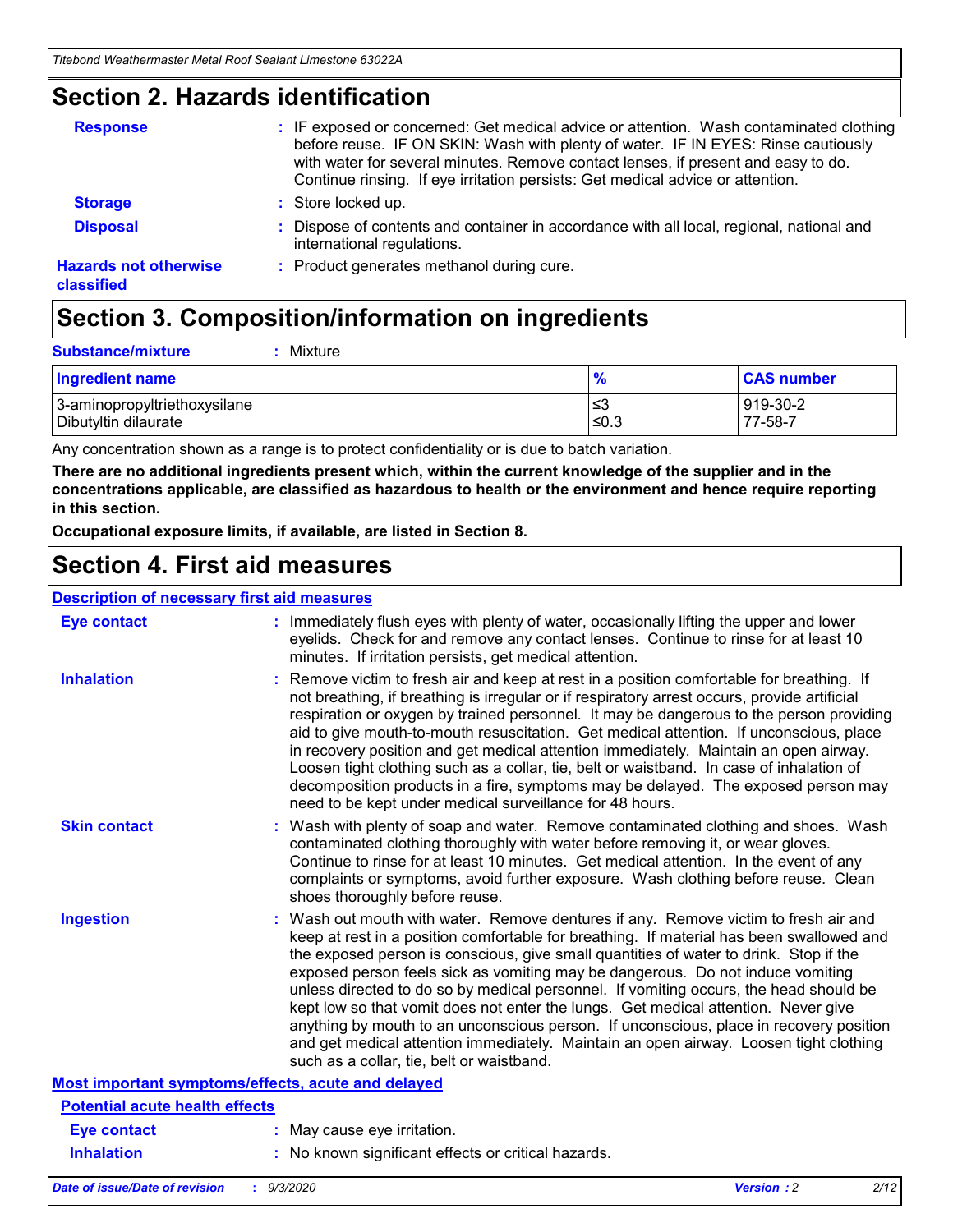| Titebong Weathermaster Metal Roof Sealant Limestone 63022A |                                                                                                                                                                                                                                                                                                                                                                                                               |  |  |
|------------------------------------------------------------|---------------------------------------------------------------------------------------------------------------------------------------------------------------------------------------------------------------------------------------------------------------------------------------------------------------------------------------------------------------------------------------------------------------|--|--|
| <b>Section 4. First aid measures</b>                       |                                                                                                                                                                                                                                                                                                                                                                                                               |  |  |
| <b>Skin contact</b>                                        | : May cause skin irritation.                                                                                                                                                                                                                                                                                                                                                                                  |  |  |
| <b>Ingestion</b>                                           | : No known significant effects or critical hazards.                                                                                                                                                                                                                                                                                                                                                           |  |  |
| <b>Over-exposure signs/symptoms</b>                        |                                                                                                                                                                                                                                                                                                                                                                                                               |  |  |
| <b>Eye contact</b>                                         | : Adverse symptoms may include the following:<br>irritation<br>watering<br>redness                                                                                                                                                                                                                                                                                                                            |  |  |
| <b>Inhalation</b>                                          | : Adverse symptoms may include the following:<br>reduced fetal weight<br>increase in fetal deaths<br>skeletal malformations                                                                                                                                                                                                                                                                                   |  |  |
| <b>Skin contact</b>                                        | : Adverse symptoms may include the following:<br>irritation<br>redness<br>reduced fetal weight<br>increase in fetal deaths<br>skeletal malformations                                                                                                                                                                                                                                                          |  |  |
| <b>Ingestion</b>                                           | : Adverse symptoms may include the following:<br>reduced fetal weight<br>increase in fetal deaths<br>skeletal malformations                                                                                                                                                                                                                                                                                   |  |  |
|                                                            | Indication of immediate medical attention and special treatment needed, if necessary                                                                                                                                                                                                                                                                                                                          |  |  |
| <b>Notes to physician</b>                                  | : In case of inhalation of decomposition products in a fire, symptoms may be delayed.<br>The exposed person may need to be kept under medical surveillance for 48 hours.                                                                                                                                                                                                                                      |  |  |
| <b>Specific treatments</b>                                 | : No specific treatment.                                                                                                                                                                                                                                                                                                                                                                                      |  |  |
| <b>Protection of first-aiders</b>                          | No action shall be taken involving any personal risk or without suitable training. If it is<br>suspected that fumes are still present, the rescuer should wear an appropriate mask or<br>self-contained breathing apparatus. It may be dangerous to the person providing aid to<br>give mouth-to-mouth resuscitation. Wash contaminated clothing thoroughly with water<br>before removing it, or wear gloves. |  |  |

**See toxicological information (Section 11)**

# **Section 5. Fire-fighting measures**

| <b>Extinguishing media</b>                               |                                                                                                                                                                                                     |
|----------------------------------------------------------|-----------------------------------------------------------------------------------------------------------------------------------------------------------------------------------------------------|
| <b>Suitable extinguishing</b><br>media                   | : Use an extinguishing agent suitable for the surrounding fire.                                                                                                                                     |
| <b>Unsuitable extinguishing</b><br>media                 | : None known.                                                                                                                                                                                       |
| <b>Specific hazards arising</b><br>from the chemical     | : In a fire or if heated, a pressure increase will occur and the container may burst.                                                                                                               |
| <b>Hazardous thermal</b><br>decomposition products       | Decomposition products may include the following materials:<br>carbon dioxide<br>carbon monoxide<br>nitrogen oxides<br>metal oxide/oxides                                                           |
| <b>Special protective actions</b><br>for fire-fighters   | : Promptly isolate the scene by removing all persons from the vicinity of the incident if<br>there is a fire. No action shall be taken involving any personal risk or without suitable<br>training. |
| <b>Special protective</b><br>equipment for fire-fighters | Fire-fighters should wear appropriate protective equipment and self-contained breathing<br>apparatus (SCBA) with a full face-piece operated in positive pressure mode.                              |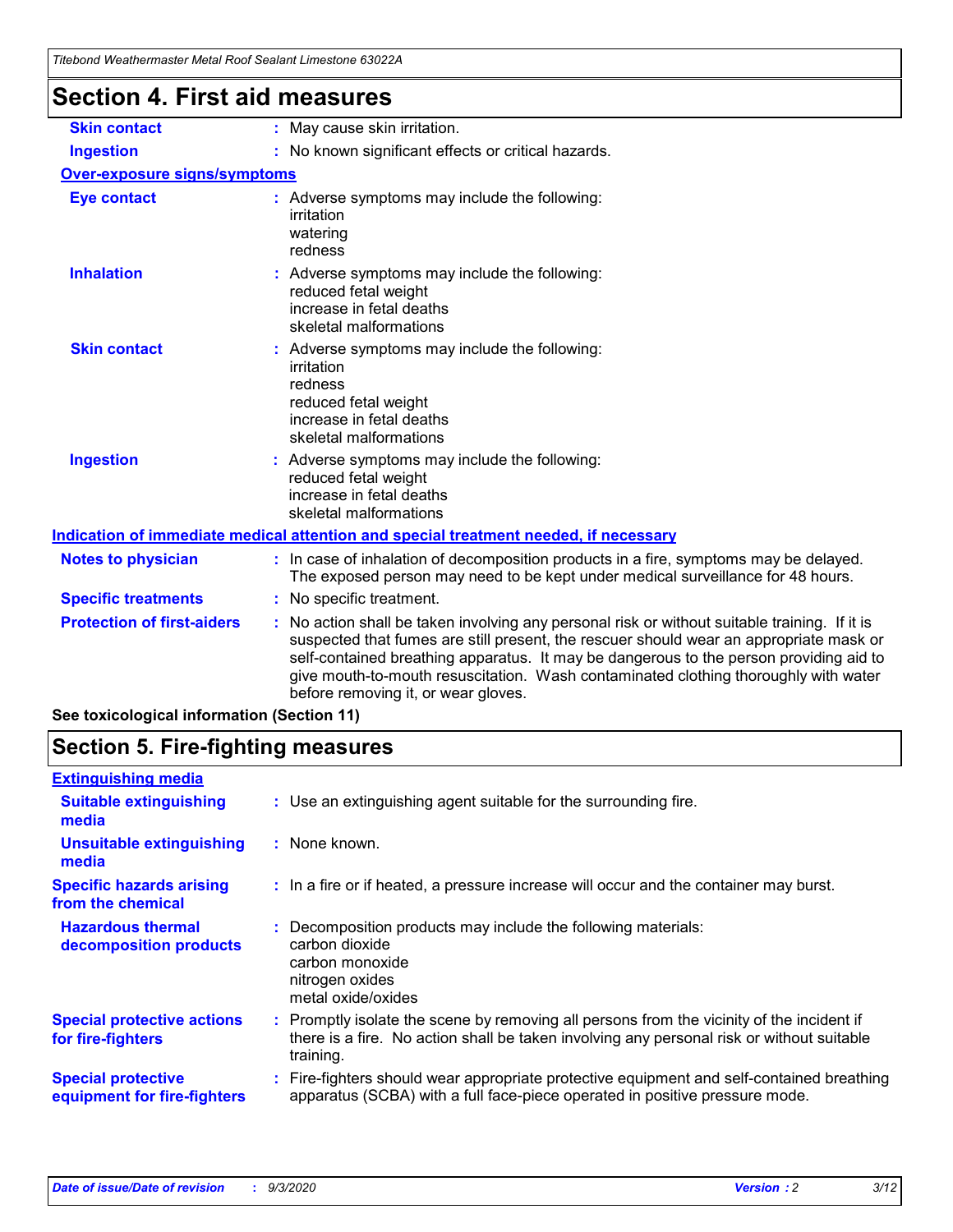### **Section 6. Accidental release measures**

|                                                       | Personal precautions, protective equipment and emergency procedures                                                                                                                                                                                                                                                                                                                                                                                                                                                                                                                                                                                                                                          |  |  |  |
|-------------------------------------------------------|--------------------------------------------------------------------------------------------------------------------------------------------------------------------------------------------------------------------------------------------------------------------------------------------------------------------------------------------------------------------------------------------------------------------------------------------------------------------------------------------------------------------------------------------------------------------------------------------------------------------------------------------------------------------------------------------------------------|--|--|--|
| For non-emergency<br>personnel                        | : No action shall be taken involving any personal risk or without suitable training.<br>Evacuate surrounding areas. Keep unnecessary and unprotected personnel from<br>entering. Do not touch or walk through spilled material. Avoid breathing vapor or mist.<br>Provide adequate ventilation. Wear appropriate respirator when ventilation is<br>inadequate. Put on appropriate personal protective equipment.                                                                                                                                                                                                                                                                                             |  |  |  |
| For emergency responders                              | : If specialized clothing is required to deal with the spillage, take note of any information in<br>Section 8 on suitable and unsuitable materials. See also the information in "For non-<br>emergency personnel".                                                                                                                                                                                                                                                                                                                                                                                                                                                                                           |  |  |  |
| <b>Environmental precautions</b>                      | : Avoid dispersal of spilled material and runoff and contact with soil, waterways, drains<br>and sewers. Inform the relevant authorities if the product has caused environmental<br>pollution (sewers, waterways, soil or air).                                                                                                                                                                                                                                                                                                                                                                                                                                                                              |  |  |  |
| Methods and materials for containment and cleaning up |                                                                                                                                                                                                                                                                                                                                                                                                                                                                                                                                                                                                                                                                                                              |  |  |  |
| <b>Small spill</b>                                    | : Stop leak if without risk. Move containers from spill area. Dilute with water and mop up<br>if water-soluble. Alternatively, or if water-insoluble, absorb with an inert dry material and<br>place in an appropriate waste disposal container. Dispose of via a licensed waste<br>disposal contractor.                                                                                                                                                                                                                                                                                                                                                                                                     |  |  |  |
| <b>Large spill</b>                                    | : Stop leak if without risk. Move containers from spill area. Approach release from<br>upwind. Prevent entry into sewers, water courses, basements or confined areas. Wash<br>spillages into an effluent treatment plant or proceed as follows. Contain and collect<br>spillage with non-combustible, absorbent material e.g. sand, earth, vermiculite or<br>diatomaceous earth and place in container for disposal according to local regulations<br>(see Section 13). Dispose of via a licensed waste disposal contractor. Contaminated<br>absorbent material may pose the same hazard as the spilled product. Note: see<br>Section 1 for emergency contact information and Section 13 for waste disposal. |  |  |  |

# **Section 7. Handling and storage**

### **Precautions for safe handling**

| <b>Protective measures</b>                                                       | : Put on appropriate personal protective equipment (see Section 8). Persons with a<br>history of skin sensitization problems should not be employed in any process in which<br>this product is used. Avoid exposure - obtain special instructions before use. Avoid<br>exposure during pregnancy. Do not handle until all safety precautions have been read<br>and understood. Do not get in eyes or on skin or clothing. Do not ingest. Avoid<br>breathing vapor or mist. If during normal use the material presents a respiratory hazard,<br>use only with adequate ventilation or wear appropriate respirator. Keep in the original<br>container or an approved alternative made from a compatible material, kept tightly<br>closed when not in use. Empty containers retain product residue and can be hazardous.<br>Do not reuse container. |
|----------------------------------------------------------------------------------|--------------------------------------------------------------------------------------------------------------------------------------------------------------------------------------------------------------------------------------------------------------------------------------------------------------------------------------------------------------------------------------------------------------------------------------------------------------------------------------------------------------------------------------------------------------------------------------------------------------------------------------------------------------------------------------------------------------------------------------------------------------------------------------------------------------------------------------------------|
| <b>Advice on general</b><br>occupational hygiene                                 | : Eating, drinking and smoking should be prohibited in areas where this material is<br>handled, stored and processed. Workers should wash hands and face before eating,<br>drinking and smoking. Remove contaminated clothing and protective equipment before<br>entering eating areas. See also Section 8 for additional information on hygiene<br>measures.                                                                                                                                                                                                                                                                                                                                                                                                                                                                                    |
| <b>Conditions for safe storage,</b><br>including any<br><i>incompatibilities</i> | Store between the following temperatures: 0 to 120°C (32 to 248°F). Store in<br>accordance with local regulations. Store in original container protected from direct<br>sunlight in a dry, cool and well-ventilated area, away from incompatible materials (see<br>Section 10) and food and drink. Store locked up. Keep container tightly closed and<br>sealed until ready for use. Containers that have been opened must be carefully<br>resealed and kept upright to prevent leakage. Do not store in unlabeled containers.<br>Use appropriate containment to avoid environmental contamination. See Section 10 for<br>incompatible materials before handling or use.                                                                                                                                                                         |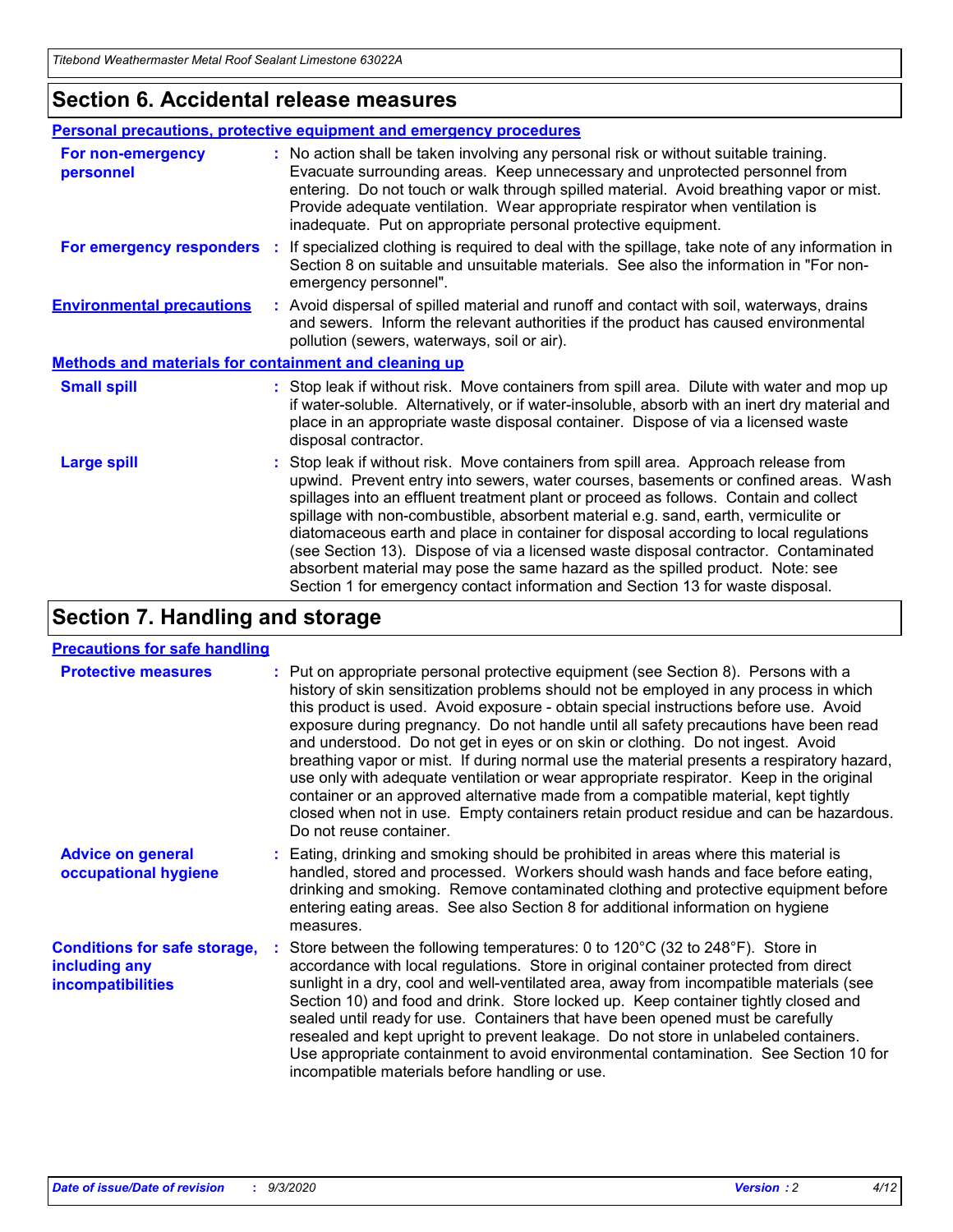# **Section 8. Exposure controls/personal protection**

### **Control parameters**

### **Occupational exposure limits**

| <b>Ingredient name</b>                               |    |                        | <b>Exposure limits</b>                                                                                                                                                                                                                                                                                                                                                                                                                                                                                                                                                                                                 |
|------------------------------------------------------|----|------------------------|------------------------------------------------------------------------------------------------------------------------------------------------------------------------------------------------------------------------------------------------------------------------------------------------------------------------------------------------------------------------------------------------------------------------------------------------------------------------------------------------------------------------------------------------------------------------------------------------------------------------|
| 3-aminopropyltriethoxysilane<br>Dibutyltin dilaurate |    |                        | None.<br>ACGIH TLV (United States, 3/2020). Absorbed through skin.<br>Notes: as Sn<br>TWA: $0.1 \text{ mg/m}^3$ , (as Sn) 8 hours.<br>STEL: 0.2 mg/m <sup>3</sup> , (as Sn) 15 minutes.<br>NIOSH REL (United States, 10/2016). Absorbed through skin.<br>Notes: as Sn<br>TWA: 0.1 mg/m <sup>3</sup> , (as Sn) 10 hours.<br>OSHA PEL (United States, 5/2018). Notes: as Sn<br>TWA: 0.1 mg/m <sup>3</sup> , (as Sn) 8 hours.<br>OSHA PEL 1989 (United States, 3/1989). Absorbed through skin.<br>Notes: measured as Sn<br>TWA: 0.1 mg/m <sup>3</sup> , (measured as Sn) 8 hours. Form: Organic                           |
| <b>Appropriate engineering</b><br>controls           |    |                        | : If user operations generate dust, fumes, gas, vapor or mist, use process enclosures,<br>local exhaust ventilation or other engineering controls to keep worker exposure to<br>airborne contaminants below any recommended or statutory limits.                                                                                                                                                                                                                                                                                                                                                                       |
| <b>Environmental exposure</b><br>controls            |    |                        | Emissions from ventilation or work process equipment should be checked to ensure<br>they comply with the requirements of environmental protection legislation. In some<br>cases, fume scrubbers, filters or engineering modifications to the process equipment<br>will be necessary to reduce emissions to acceptable levels.                                                                                                                                                                                                                                                                                          |
| <b>Individual protection measures</b>                |    |                        |                                                                                                                                                                                                                                                                                                                                                                                                                                                                                                                                                                                                                        |
| <b>Hygiene measures</b>                              |    |                        | : Wash hands, forearms and face thoroughly after handling chemical products, before<br>eating, smoking and using the lavatory and at the end of the working period.<br>Appropriate techniques should be used to remove potentially contaminated clothing.<br>Contaminated work clothing should not be allowed out of the workplace. Wash<br>contaminated clothing before reusing. Ensure that eyewash stations and safety<br>showers are close to the workstation location.                                                                                                                                            |
| <b>Eye/face protection</b>                           |    |                        | Safety eyewear complying with an approved standard should be used when a risk<br>assessment indicates this is necessary to avoid exposure to liquid splashes, mists,<br>gases or dusts. If contact is possible, the following protection should be worn, unless<br>the assessment indicates a higher degree of protection: chemical splash goggles.                                                                                                                                                                                                                                                                    |
| <b>Skin protection</b>                               |    |                        |                                                                                                                                                                                                                                                                                                                                                                                                                                                                                                                                                                                                                        |
| <b>Hand protection</b>                               |    |                        | : Chemical-resistant, impervious gloves complying with an approved standard should be<br>worn at all times when handling chemical products if a risk assessment indicates this is<br>necessary. Considering the parameters specified by the glove manufacturer, check<br>during use that the gloves are still retaining their protective properties. It should be<br>noted that the time to breakthrough for any glove material may be different for different<br>glove manufacturers. In the case of mixtures, consisting of several substances, the<br>protection time of the gloves cannot be accurately estimated. |
| <b>Body protection</b>                               |    | handling this product. | Personal protective equipment for the body should be selected based on the task being<br>performed and the risks involved and should be approved by a specialist before                                                                                                                                                                                                                                                                                                                                                                                                                                                |
| <b>Other skin protection</b>                         |    |                        | : Appropriate footwear and any additional skin protection measures should be selected<br>based on the task being performed and the risks involved and should be approved by a<br>specialist before handling this product.                                                                                                                                                                                                                                                                                                                                                                                              |
| <b>Respiratory protection</b>                        | ÷. | aspects of use.        | Based on the hazard and potential for exposure, select a respirator that meets the<br>appropriate standard or certification. Respirators must be used according to a<br>respiratory protection program to ensure proper fitting, training, and other important                                                                                                                                                                                                                                                                                                                                                         |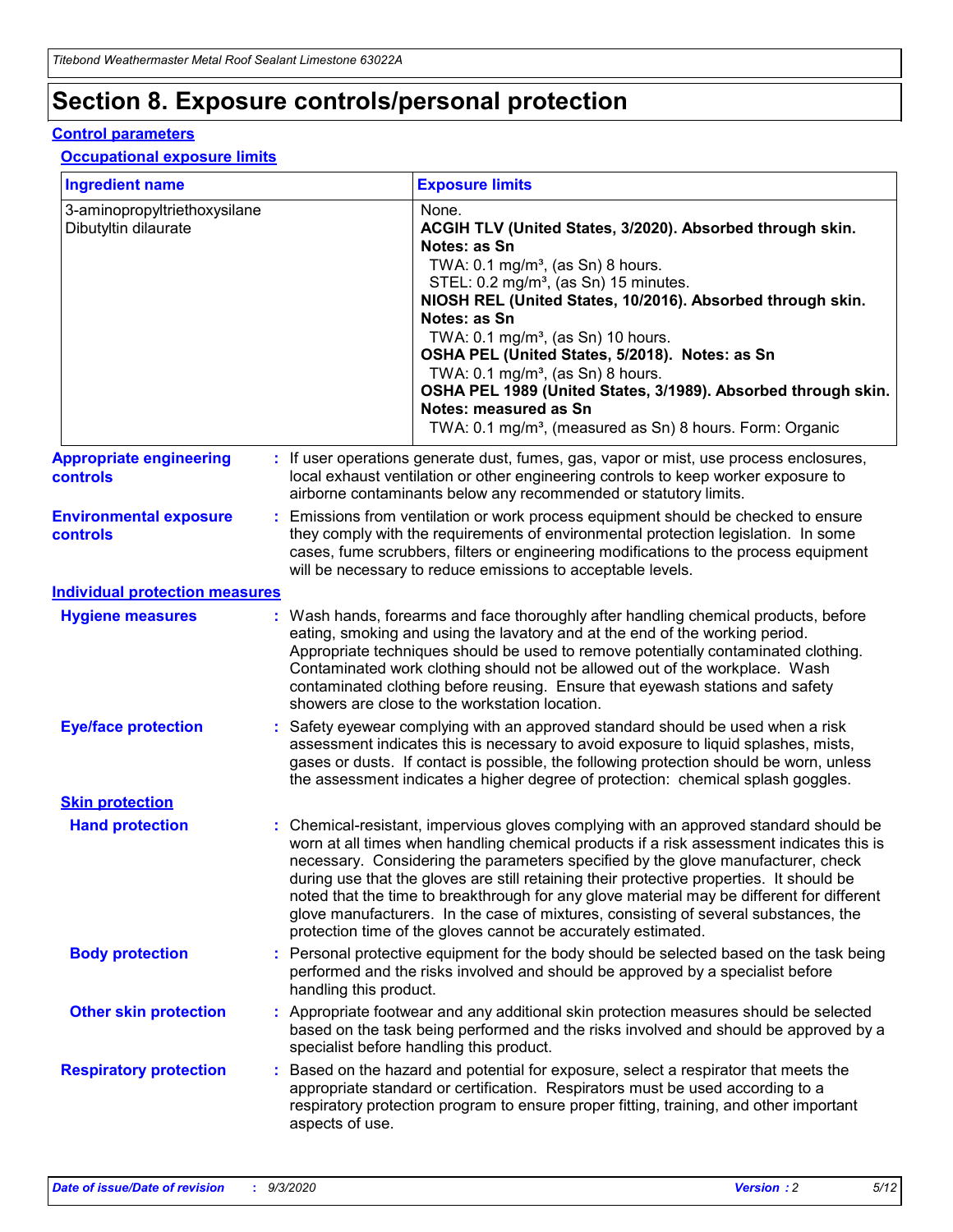### **Section 9. Physical and chemical properties**

### **Appearance**

| <b>Physical state</b>                             | : Liquid. [Paste.]                                              |
|---------------------------------------------------|-----------------------------------------------------------------|
| <b>Color</b>                                      | Gray.                                                           |
| Odor                                              | Characteristic.                                                 |
| <b>Odor threshold</b>                             | Not available.                                                  |
| рH                                                | Not applicable.                                                 |
| <b>Melting point</b>                              | : Not available.                                                |
| <b>Boiling point</b>                              | >200°C (>392°F)                                                 |
| <b>Flash point</b>                                | Closed cup: >200°C (>392°F) [Setaflash.]                        |
| <b>Evaporation rate</b>                           | $:$ >1 (butyl acetate = 1)                                      |
| <b>Flammability (solid, gas)</b>                  | : Not available.                                                |
| Lower and upper explosive<br>(flammable) limits   | : Not available.                                                |
| <b>VOC (less water, less)</b><br>exempt solvents) | : 0 g/l                                                         |
| <b>Volatility</b>                                 | $: 0\%$ (w/w)                                                   |
| <b>Vapor density</b>                              | Not available.                                                  |
| <b>Relative density</b>                           | $\mathbf{1}$ $\mathbf{\sqrt{432}}$                              |
| <b>Solubility</b>                                 | Insoluble in the following materials: cold water and hot water. |
| <b>Solubility in water</b>                        | Not available.                                                  |
| <b>Partition coefficient: n-</b><br>octanol/water | $:$ Not available.                                              |
| <b>Auto-ignition temperature</b>                  | : Not available.                                                |
| <b>Decomposition temperature</b>                  | : Not available.                                                |
| <b>Viscosity</b>                                  | $:$ Not available.                                              |

# **Section 10. Stability and reactivity**

| <b>Reactivity</b>                                   | : No specific test data related to reactivity available for this product or its ingredients.            |
|-----------------------------------------------------|---------------------------------------------------------------------------------------------------------|
| <b>Chemical stability</b>                           | : The product is stable.                                                                                |
| <b>Possibility of hazardous</b><br><b>reactions</b> | : Under normal conditions of storage and use, hazardous reactions will not occur.                       |
| <b>Conditions to avoid</b>                          | : No specific data.                                                                                     |
| <b>Incompatible materials</b>                       | No specific data.                                                                                       |
| <b>Hazardous decomposition</b><br>products          | Under normal conditions of storage and use, hazardous decomposition products should<br>not be produced. |

# **Section 11. Toxicological information**

### **Information on toxicological effects**

### **Acute toxicity**

| <b>Product/ingredient name</b> | <b>Result</b>           | <b>Species</b> | <b>Dose</b>                | <b>Exposure</b> |
|--------------------------------|-------------------------|----------------|----------------------------|-----------------|
| 3-aminopropyltriethoxysilane   | <b>ILD50 Dermal</b>     | Rabbit         | 4.29 g/kg                  |                 |
| Dibutyltin dilaurate           | ILD50 Oral<br>LD50 Oral | Rat<br>Rat     | $1.57$ g/kg<br>175 $mg/kg$ |                 |
|                                |                         |                |                            |                 |

**Irritation/Corrosion**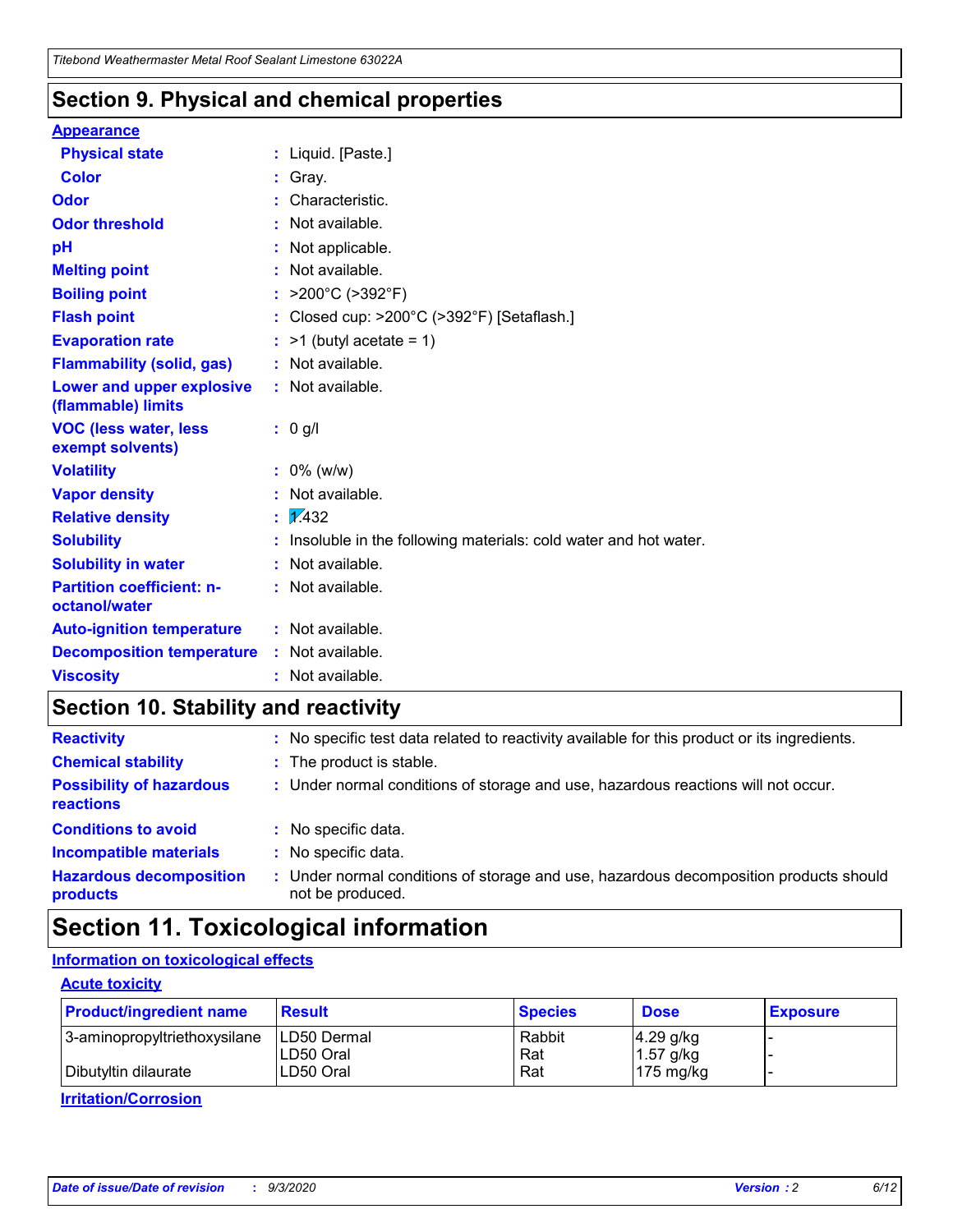# **Section 11. Toxicological information**

| <b>Product/ingredient name</b> | <b>Result</b>            | <b>Species</b> | <b>Score</b> | <b>Exposure</b>    | <b>Observation</b> |
|--------------------------------|--------------------------|----------------|--------------|--------------------|--------------------|
| 3-aminopropyltriethoxysilane   | Eyes - Mild irritant     | Rabbit         |              | $100$ mg           |                    |
|                                | Eyes - Severe irritant   | Rabbit         |              | 24 hours 750       |                    |
|                                |                          |                |              | ug                 |                    |
|                                | Skin - Severe irritant   | Rabbit         |              | 24 hours 5         | -                  |
| Dibutyltin dilaurate           | Eyes - Moderate irritant | Rabbit         |              | mg<br>24 hours 100 |                    |
|                                |                          |                |              | mg                 |                    |
|                                | Skin - Severe irritant   | Rabbit         |              | 500 mg             | -                  |

### **Sensitization**

Not available.

### **Mutagenicity**

Not available.

### **Carcinogenicity**

Not available.

### **Reproductive toxicity**

Not available.

### **Teratogenicity**

Not available.

### **Specific target organ toxicity (single exposure)**

Not available.

### **Specific target organ toxicity (repeated exposure)**

| <b>Name</b>                                                                         |                                                                            | <b>Category</b>                                     | <b>Route of</b><br>exposure | <b>Target organs</b> |  |  |
|-------------------------------------------------------------------------------------|----------------------------------------------------------------------------|-----------------------------------------------------|-----------------------------|----------------------|--|--|
| Dibutyltin dilaurate                                                                |                                                                            | Category 1                                          | -                           | respiratory system   |  |  |
| <b>Aspiration hazard</b><br>Not available.                                          |                                                                            |                                                     |                             |                      |  |  |
| <b>Information on the likely</b><br>routes of exposure                              | : Not available.                                                           |                                                     |                             |                      |  |  |
| <b>Potential acute health effects</b>                                               |                                                                            |                                                     |                             |                      |  |  |
| <b>Eye contact</b>                                                                  | : May cause eye irritation.                                                |                                                     |                             |                      |  |  |
| <b>Inhalation</b>                                                                   |                                                                            | : No known significant effects or critical hazards. |                             |                      |  |  |
| <b>Skin contact</b>                                                                 |                                                                            | : May cause skin irritation.                        |                             |                      |  |  |
| <b>Ingestion</b>                                                                    |                                                                            | : No known significant effects or critical hazards. |                             |                      |  |  |
| <b>Symptoms related to the physical, chemical and toxicological characteristics</b> |                                                                            |                                                     |                             |                      |  |  |
| <b>Eye contact</b>                                                                  | irritation<br>watering<br>redness                                          | : Adverse symptoms may include the following:       |                             |                      |  |  |
| <b>Inhalation</b>                                                                   | reduced fetal weight<br>increase in fetal deaths<br>skeletal malformations | : Adverse symptoms may include the following:       |                             |                      |  |  |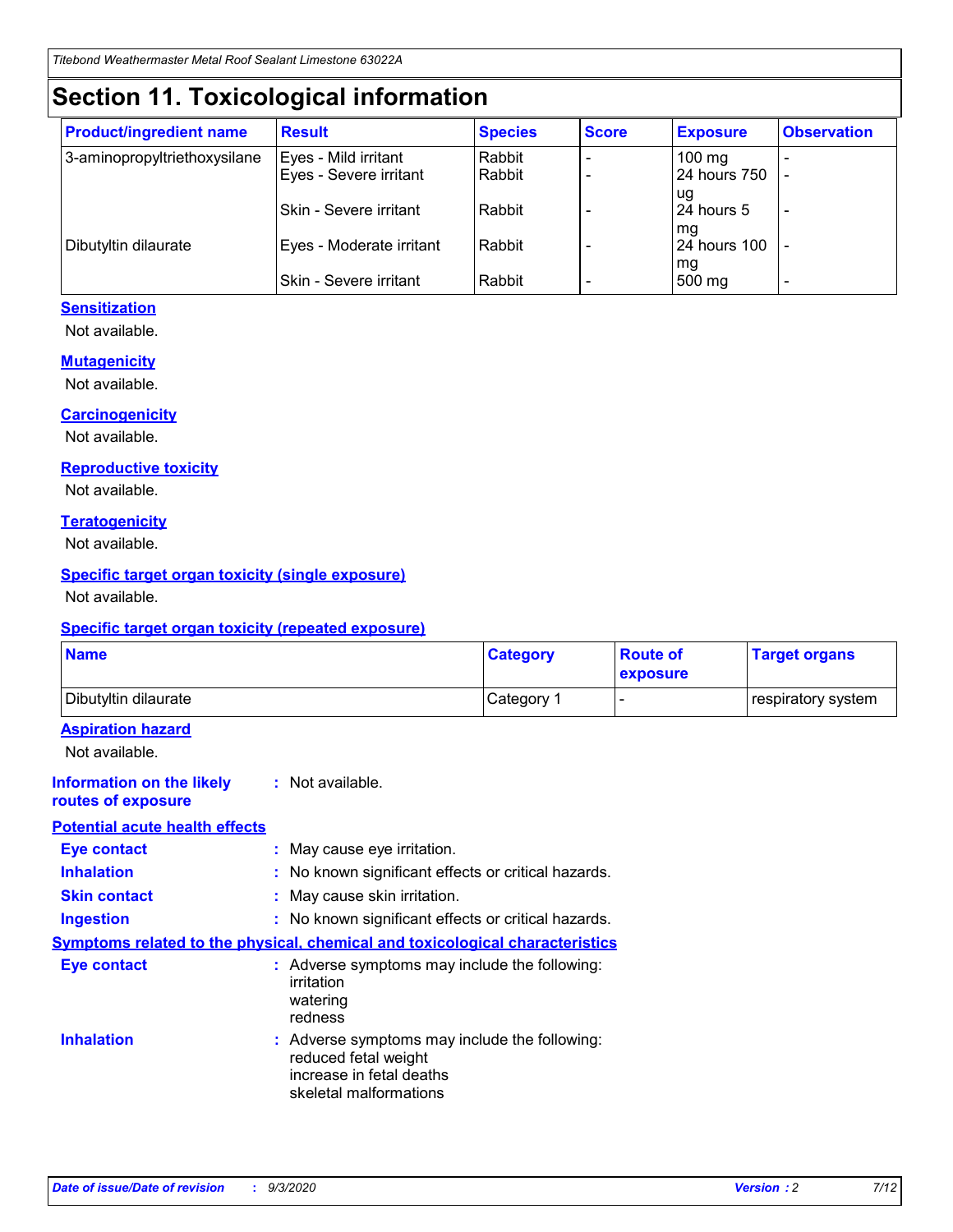*Titebond Weathermaster Metal Roof Sealant Limestone 63022A*

# **Section 11. Toxicological information**

| <b>Skin contact</b>                     | : Adverse symptoms may include the following:<br>irritation                                            |
|-----------------------------------------|--------------------------------------------------------------------------------------------------------|
|                                         | redness                                                                                                |
|                                         | reduced fetal weight                                                                                   |
|                                         | increase in fetal deaths                                                                               |
|                                         | skeletal malformations                                                                                 |
| <b>Ingestion</b>                        | : Adverse symptoms may include the following:<br>reduced fetal weight                                  |
|                                         | increase in fetal deaths                                                                               |
|                                         | skeletal malformations                                                                                 |
|                                         | Delayed and immediate effects and also chronic effects from short and long term exposure               |
| <b>Short term exposure</b>              |                                                                                                        |
| <b>Potential immediate</b><br>effects   | : Not available.                                                                                       |
| <b>Potential delayed effects</b>        | : Not available.                                                                                       |
| <b>Long term exposure</b>               |                                                                                                        |
| <b>Potential immediate</b><br>effects   | : Not available.                                                                                       |
| <b>Potential delayed effects</b>        | : Not available.                                                                                       |
| <b>Potential chronic health effects</b> |                                                                                                        |
| Not available.                          |                                                                                                        |
| <b>General</b>                          | Once sensitized, a severe allergic reaction may occur when subsequently exposed to<br>very low levels. |
| <b>Carcinogenicity</b>                  | No known significant effects or critical hazards.                                                      |
| <b>Mutagenicity</b>                     | : No known significant effects or critical hazards.                                                    |
| <b>Teratogenicity</b>                   | May damage the unborn child.                                                                           |
| <b>Developmental effects</b>            | : No known significant effects or critical hazards.                                                    |
| <b>Fertility effects</b>                | : May damage fertility.                                                                                |
| <b>Numerical measures of toxicity</b>   |                                                                                                        |
| <b>Acute toxicity estimates</b>         |                                                                                                        |
| Not ovoilable                           |                                                                                                        |

Not available.

# **Section 12. Ecological information**

### **Toxicity**

| <b>Product/ingredient name</b> | <b>Result</b>                                       | <b>Species</b>               | <b>Exposure</b>       |
|--------------------------------|-----------------------------------------------------|------------------------------|-----------------------|
| Dibutyltin dilaurate           | $ CC50>3$ mg/l<br>Chronic EC10 > 2 mg/l Fresh water | Algae<br>Algae - Desmodesmus | 72 hours<br>196 hours |
|                                |                                                     | <b>I</b> subspicatus         |                       |

### **Persistence and degradability**

| <b>Product/ingredient name</b> | <b>Test</b>                                                                    | <b>Result</b>  |                   | <b>Dose</b> | <b>Inoculum</b>         |
|--------------------------------|--------------------------------------------------------------------------------|----------------|-------------------|-------------|-------------------------|
| Dibutyltin dilaurate           | OECD 301F<br>Ready<br>Biodegradability -<br>Manometric<br>Respirometry<br>Test | 23 % - 28 days |                   |             |                         |
| <b>Product/ingredient name</b> | <b>Aquatic half-life</b>                                                       |                | <b>Photolysis</b> |             | <b>Biodegradability</b> |
| Dibutyltin dilaurate           |                                                                                |                |                   |             | <b>Inherent</b>         |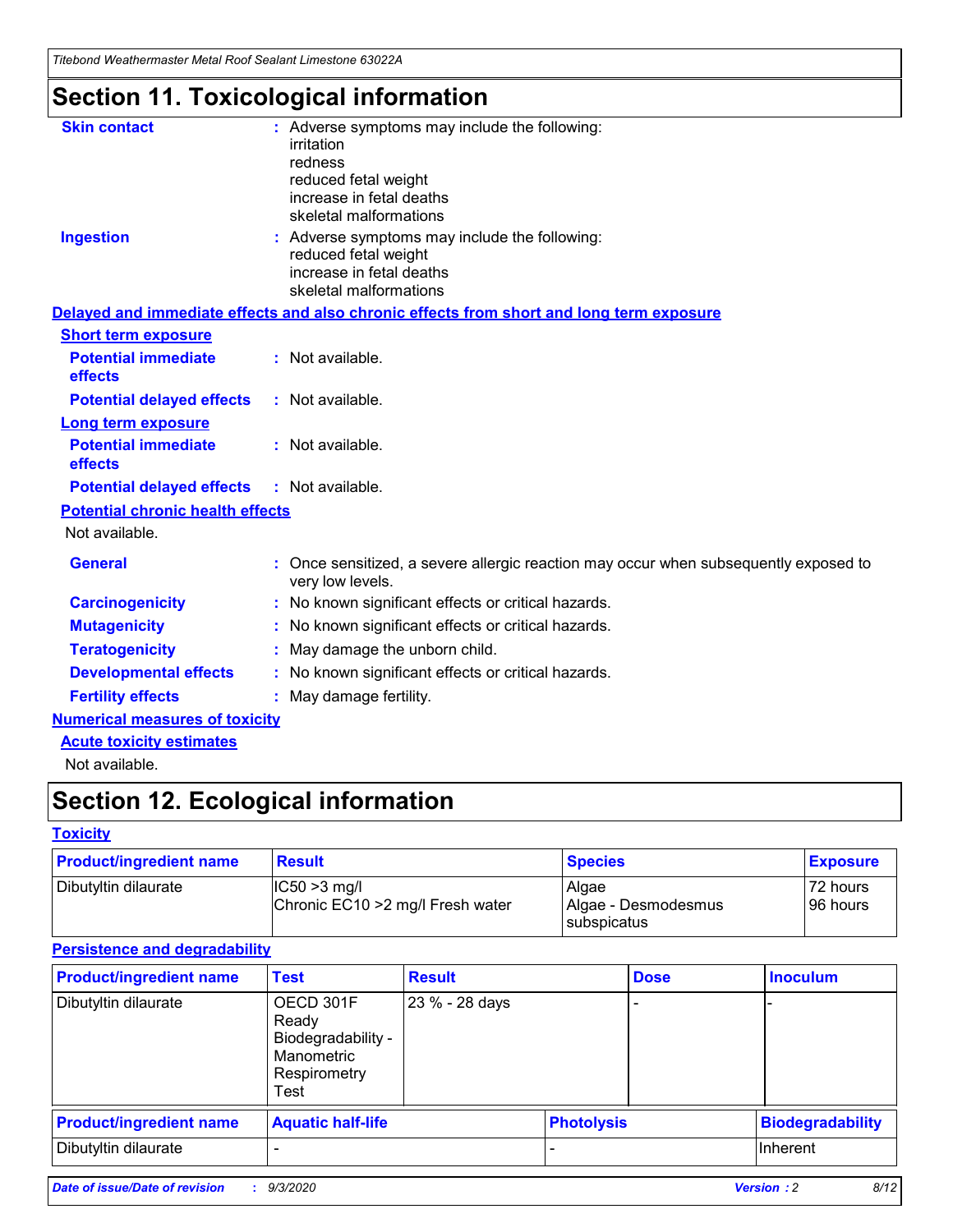# **Section 12. Ecological information**

#### **Bioaccumulative potential**

| <b>Product/ingredient name</b> | $\mathsf{LogP}_\mathsf{ow}$ | <b>BCF</b> | <b>Potential</b> |
|--------------------------------|-----------------------------|------------|------------------|
| 3-aminopropyltriethoxysilane   | 1.7                         | 3.4        | low              |
| Dibutyltin dilaurate           | 4.44                        | 2.91       | low              |

### **Mobility in soil**

| <b>MODINA IN SON</b>                                          |                                                     |
|---------------------------------------------------------------|-----------------------------------------------------|
| <b>Soil/water partition</b><br>coefficient (K <sub>oc</sub> ) | : Not available.                                    |
| <b>Other adverse effects</b>                                  | : No known significant effects or critical hazards. |

### **Section 13. Disposal considerations**

**Disposal methods :**

The generation of waste should be avoided or minimized wherever possible. Disposal of this product, solutions and any by-products should at all times comply with the requirements of environmental protection and waste disposal legislation and any regional local authority requirements. Dispose of surplus and non-recyclable products via a licensed waste disposal contractor. Waste should not be disposed of untreated to the sewer unless fully compliant with the requirements of all authorities with jurisdiction. Waste packaging should be recycled. Incineration or landfill should only be considered when recycling is not feasible. This material and its container must be disposed of in a safe way. Care should be taken when handling emptied containers that have not been cleaned or rinsed out. Empty containers or liners may retain some product residues. Avoid dispersal of spilled material and runoff and contact with soil, waterways, drains and sewers.

## **Section 14. Transport information**

|                                      | <b>DOT</b><br><b>Classification</b> | <b>TDG</b><br><b>Classification</b> | <b>Mexico</b><br><b>Classification</b> | <b>ADR/RID</b>           | <b>IMDG</b>              | <b>IATA</b>    |
|--------------------------------------|-------------------------------------|-------------------------------------|----------------------------------------|--------------------------|--------------------------|----------------|
| <b>UN number</b>                     | Not regulated.                      | Not regulated.                      | Not regulated.                         | Not regulated.           | Not regulated.           | Not regulated. |
| <b>UN proper</b><br>shipping name    |                                     |                                     |                                        |                          |                          |                |
| <b>Transport</b><br>hazard class(es) |                                     | $\overline{\phantom{0}}$            | $\qquad \qquad \blacksquare$           | $\overline{\phantom{0}}$ | $\overline{\phantom{0}}$ |                |
| <b>Packing group</b>                 |                                     |                                     |                                        |                          |                          |                |
| <b>Environmental</b><br>hazards      | No.                                 | No.                                 | No.                                    | No.                      | No.                      | No.            |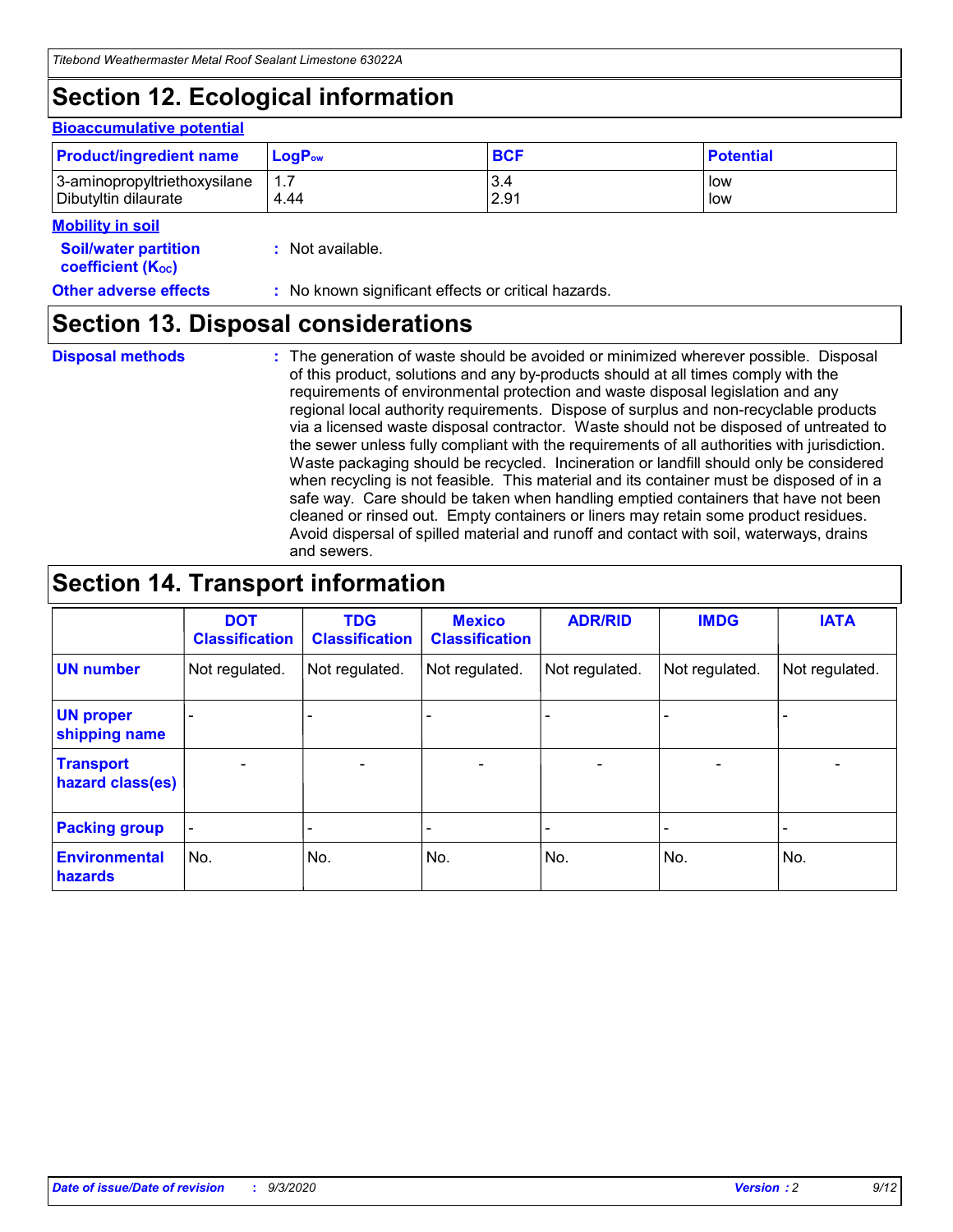# **Section 15. Regulatory information**

### **U.S. Federal regulations**

### **SARA 302/304**

### **Composition/information on ingredients**

No products were found.

| SARA 304 RQ | Not applicable. |
|-------------|-----------------|
|-------------|-----------------|

#### **SARA 311/312**

### **Classification :** EYE IRRITATION - Category 2B SKIN SENSITIZATION - Category 1 TOXIC TO REPRODUCTION - Category 1B HNOC - Product generates methanol during cure.

### **Composition/information on ingredients**

| <b>Name</b>                  | $\frac{9}{6}$ | <b>Classification</b>                                                                                                                                                                                                                                                                                      |
|------------------------------|---------------|------------------------------------------------------------------------------------------------------------------------------------------------------------------------------------------------------------------------------------------------------------------------------------------------------------|
| 3-aminopropyltriethoxysilane | $\leq$ 3      | <b>FLAMMABLE LIQUIDS - Category 4</b><br><b>ACUTE TOXICITY (oral) - Category 4</b><br><b>SKIN IRRITATION - Category 2</b><br>EYE IRRITATION - Category 2A                                                                                                                                                  |
| Dibutyltin dilaurate         | ≤0.3          | <b>ACUTE TOXICITY (oral) - Category 3</b><br>SKIN CORROSION - Category 1C<br>SERIOUS EYE DAMAGE - Category 1<br>SKIN SENSITIZATION - Category 1<br><b>GERM CELL MUTAGENICITY - Category 2</b><br>TOXIC TO REPRODUCTION - Category 1B<br>SPECIFIC TARGET ORGAN TOXICITY (REPEATED<br>EXPOSURE) - Category 1 |

### **State regulations**

**Massachusetts :**

: None of the components are listed.

**New York :** None of the components are listed.

**New Jersey :** None of the components are listed.

**Pennsylvania :** None of the components are listed.

**California Prop. 65**

WARNING: This product can expose you to methanol, which is known to the State of California to cause birth defects or other reproductive harm. For more information go to www.P65Warnings.ca.gov.

| Ingredient name | No significant risk Maximum<br>level | acceptable dosage<br><b>level</b> |
|-----------------|--------------------------------------|-----------------------------------|
| I methanol      |                                      | Yes.                              |

### **International regulations**

**Chemical Weapon Convention List Schedules I, II & III Chemicals** Not listed.

**Montreal Protocol**

Not listed.

**Stockholm Convention on Persistent Organic Pollutants**

Not listed.

**UNECE Aarhus Protocol on POPs and Heavy Metals** Not listed.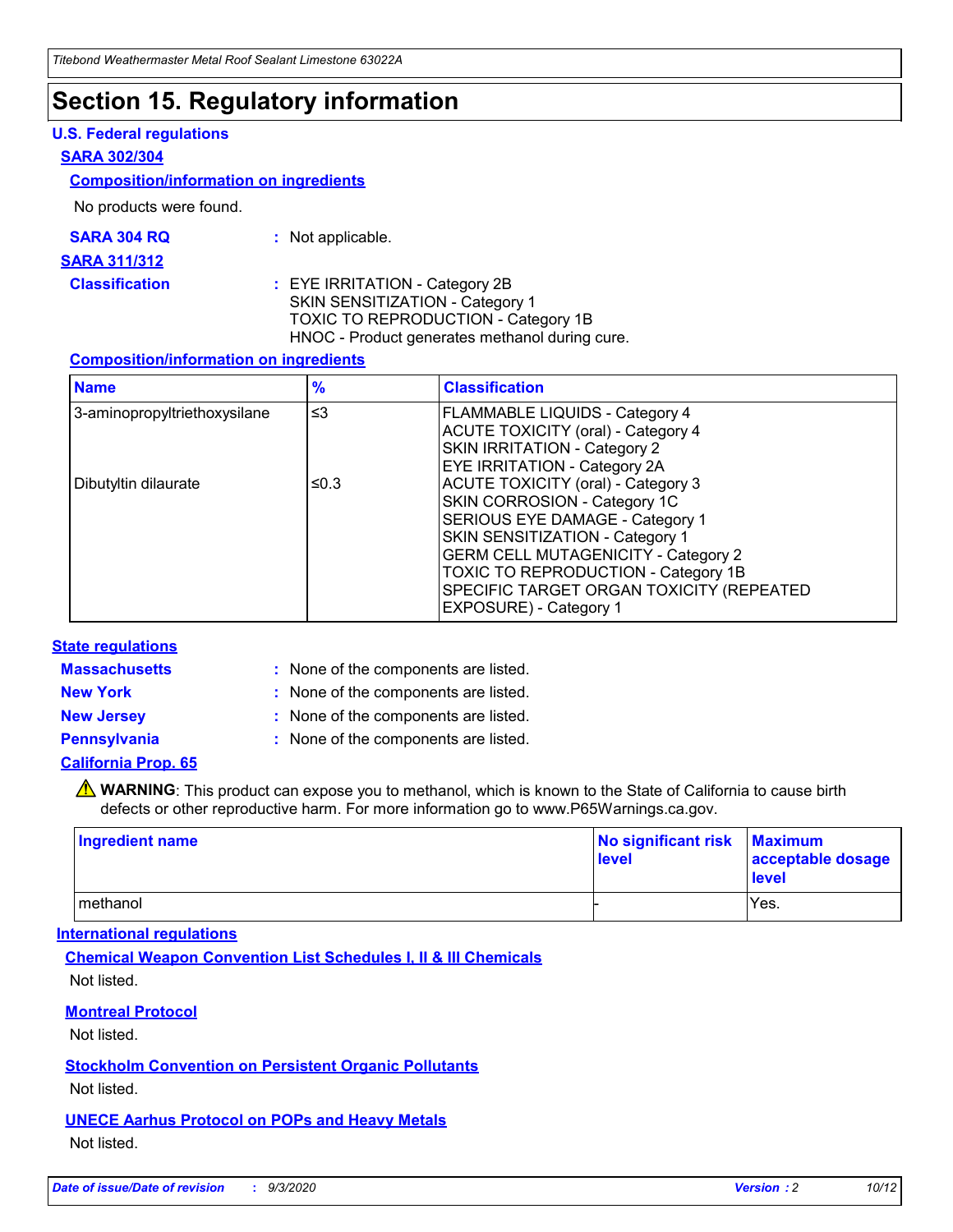## **Section 15. Regulatory information**

### **Inventory list**

- 
- **China :** Not determined.

**United States TSCA 8(b) inventory**

**:** All components are active or exempted.

# **Section 16. Other information**





**Caution: HMIS® ratings are based on a 0-4 rating scale, with 0 representing minimal hazards or risks, and 4 representing significant hazards or risks. Although HMIS® ratings and the associated label are not required on SDSs or products leaving a facility under 29 CFR 1910.1200, the preparer may choose to provide them. HMIS® ratings are to be used with a fully implemented HMIS® program. HMIS® is a registered trademark and service mark of the American Coatings Association, Inc.**

**The customer is responsible for determining the PPE code for this material. For more information on HMIS® Personal Protective Equipment (PPE) codes, consult the HMIS® Implementation Manual.**

**National Fire Protection Association (U.S.A.)**



**Reprinted with permission from NFPA 704-2001, Identification of the Hazards of Materials for Emergency Response Copyright ©1997, National Fire Protection Association, Quincy, MA 02269. This reprinted material is not the complete and official position of the National Fire Protection Association, on the referenced subject which is represented only by the standard in its entirety.**

**Copyright ©2001, National Fire Protection Association, Quincy, MA 02269. This warning system is intended to be interpreted and applied only by properly trained individuals to identify fire, health and reactivity hazards of chemicals. The user is referred to certain limited number of chemicals with recommended classifications in NFPA 49 and NFPA 325, which would be used as a guideline only. Whether the chemicals are classified by NFPA or not, anyone using the 704 systems to classify chemicals does so at their own risk.**

### **Procedure used to derive the classification**

| <b>Classification</b>                                                                                                | <b>Justification</b>                                  |
|----------------------------------------------------------------------------------------------------------------------|-------------------------------------------------------|
| <b>EYE IRRITATION - Category 2B</b><br><b>SKIN SENSITIZATION - Category 1</b><br>TOXIC TO REPRODUCTION - Category 1B | Expert judgment<br>Expert judgment<br>Expert judgment |
| <b>History</b>                                                                                                       |                                                       |

| .                                 |             |
|-----------------------------------|-------------|
| <b>Date of printing</b>           | : 4/22/2022 |
| Date of issue/Date of<br>revision | : 9/3/2020  |
| Date of previous issue            | : 9/3/2020  |
| <b>Version</b>                    | $\cdot$ 2   |
|                                   |             |